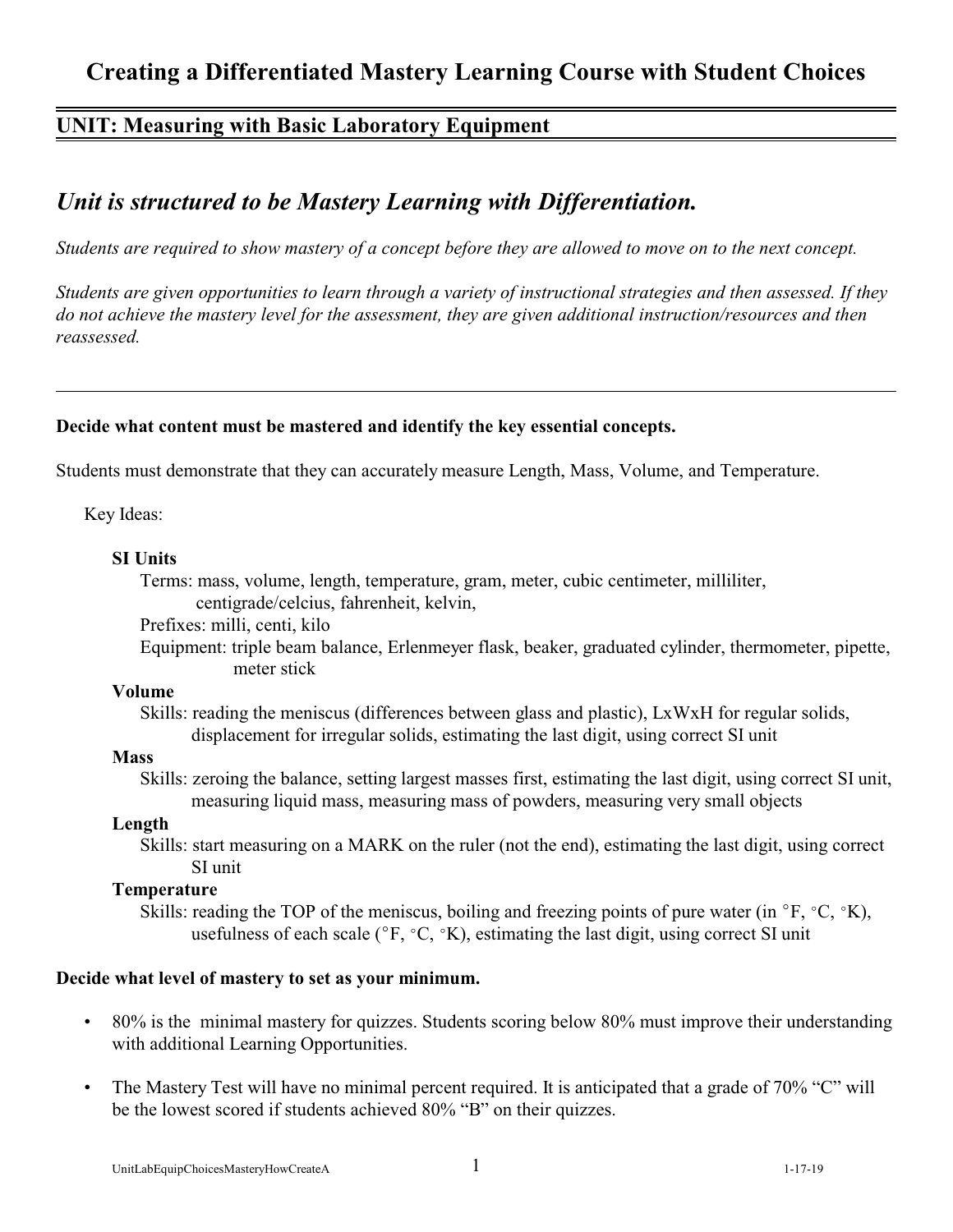The acceptable margin of error for measurements are:

| <b>Measurement</b> | <b>Margin of Error</b>                                                                                                               |
|--------------------|--------------------------------------------------------------------------------------------------------------------------------------|
| Length             | 1 mm per length                                                                                                                      |
| <b>Mass</b>        | 0.05g                                                                                                                                |
| Volume             | $0.05$ mL $(10mL)$ graduated cylinder)<br>0.5 mL (50-100mL graduated cylinder)<br>cm <sup>3</sup> (depends on size of regular solid) |
| Temperature        |                                                                                                                                      |

## **Create a Unit Test that meets the mastery criteria.**

- Determine the mastery content and terminology that students should understand.
- Decide how you expect them to demonstrate their understanding.

#### **Create short quizzes that measure mastery in only one or two closely related concepts.**

Create multiple versions of each quiz.

SI Units Volume **Mass** Length Temperature

## **For each section create differentiated learning opportunities that offer students choices in how they learn.**

- Students may select learning opportunities that differ in the style of learning (auditory, visual, tactile).
- For each section (SI Units, Volume, Mass, Length, Temperature), students may chose to: -View animations/videos on a computer
	- -Work at a hands-on skill station
	- -Read informational resources
	- -Complete practice worksheets
	- -Observe teacher-led demonstrations and/or mini-lectures

## **Estimate how much time is** *realistically* **needed for students to learn each aspect of the lesson sequence.**

It's better to schedule more tightly to keep people on track; you can always add time if it is truly needed.

#### **Daily routine:**

- Students enter the room and pull out their unit checklist to see where they are with their learning opportunities and assessments.
- Students decide their daily goals after consulting the classroom calender to check its suggested section/content to work on for that day to see if they're on track.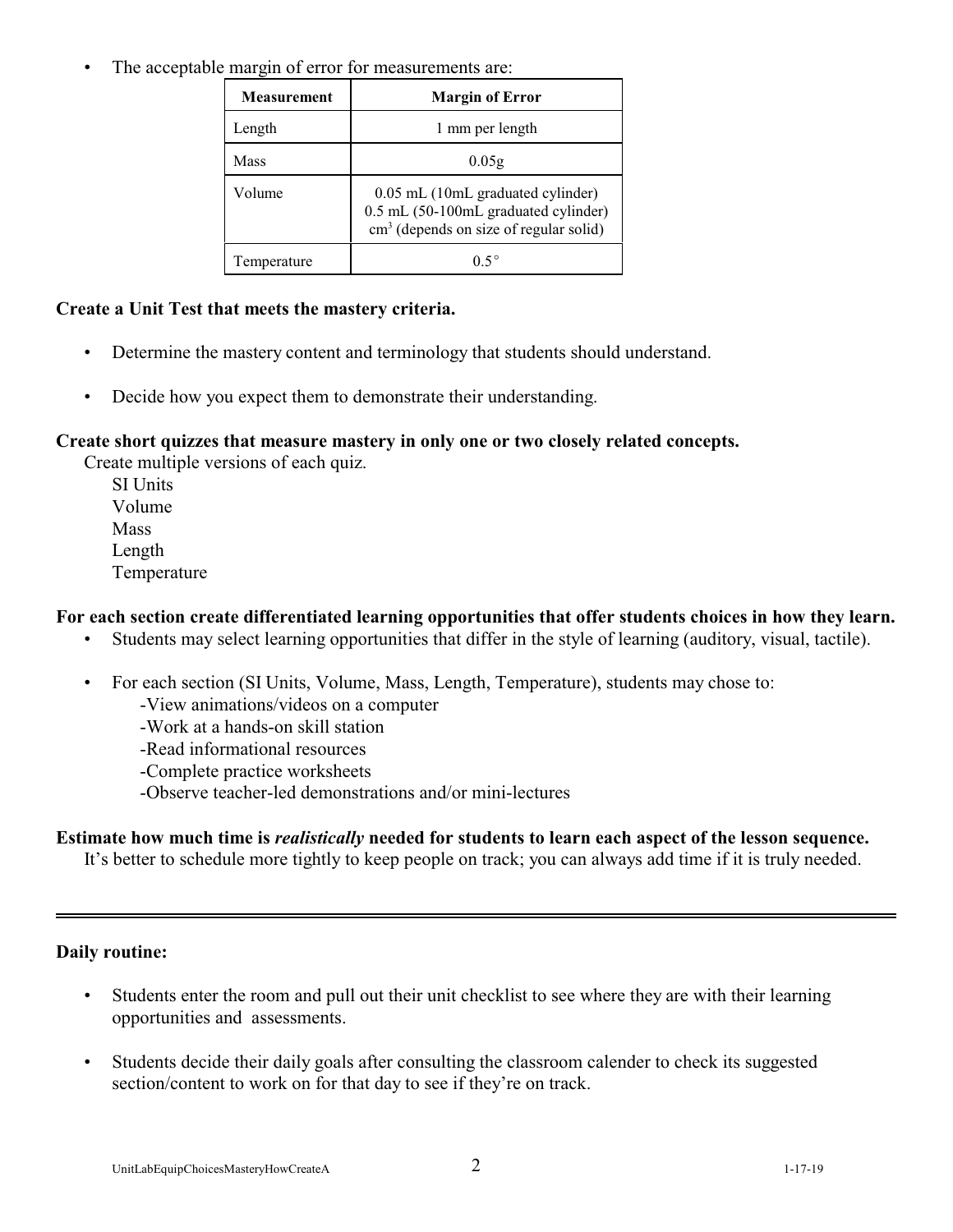- Students consult the list of optional learning opportunities and any required activities, set their daily goals and start working.
- Students begin to work. They go to the designated filing cabinet to get any worksheets that they need, view a video/animation on a class computer, obtain lab materials to work at a skill station with a partner, etc.
- The teacher floats around as needed and checks on student progress.

## **Helping students get used to a Mastery Learning process.**

- Keep emphasizing the key points.
	- Self-paced learning isn't self-taught.
	- Every student is responsible for their own learning.
	- No student will move on until they have learned the material.
	- The teacher won't give up on a student until they have learned the material.
- Go over the different choices and requirements for the first few sections/topics. Students are used to being told what to do as a group and have little experience with being in charge of their learning, but they catch on quickly and love it!
- For the first few sections or topics, lead them through the process.
	- Get out the unit checklists and fill them out.
	- Students look at what options they have for learning opportunities.
	- For the first few sections lead the class through a different type of option so that they can learn how they all work. As you do this, introduce other management issues:
		- A. Where to get materials/worksheets and answer keys (student file cabinet).
		- B. How to look at the section goals to see if they're ready for a quiz.
		- C. How to ask for and take a quiz.
		- D. How to have a quiz graded.
		- E. How to complete a lab, etc.
- Set aside an area in the room for quizzes and either solo or group work.

## **Lectures**

- Lectures in a mastery class exist in a better, more flexible format than the traditional class.
	- 1. Three or four students approach and ask you to explain something.
	- 2. Ask if there are other students working on the same section and if they want to join in.
	- 3. This small, attentive, motivated group then gathers by a whiteboard for a mini-lecture or small group discussion.
	- 4. These small, mini-lectures can effectively include student input and may generate those precious "lightbulb" moment side discussions.
	- 5. The teacher may have to do the same lecture with other students later on when they are ready, but it is better than one single lecture where many students aren't prepared for it. Repeating a lecture to a fresh and interested audience is worth it!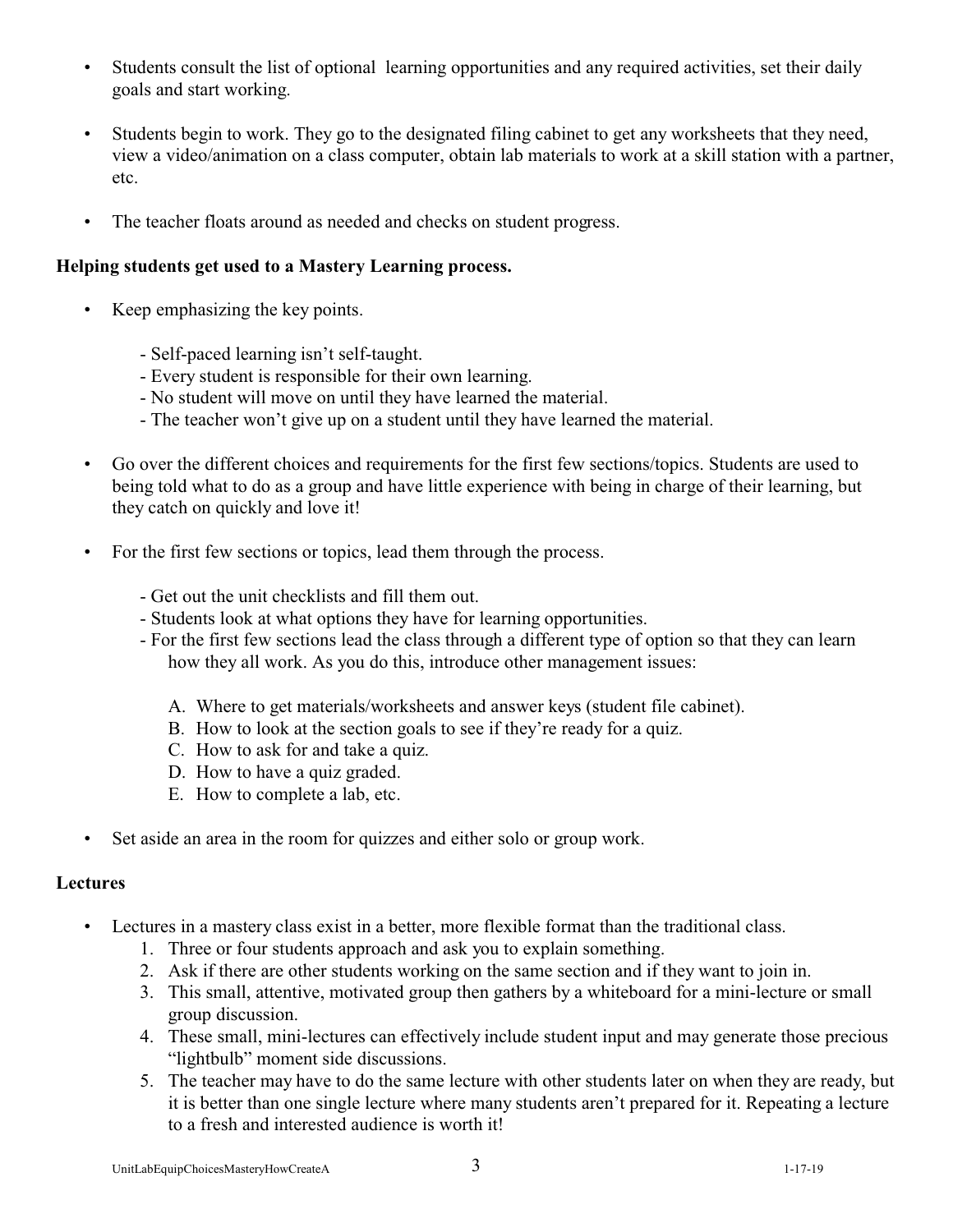# **Laboratory Learning Opportunities**

- Set up the back of the room for labs and hands-on practice areas with regular desks in the front.
- Have materials and directions for each lab and hands-on practice.
- When a student lets you know that they are ready for a lab, find them a partner. Talk them through how to use the equipment and impart any special information. Tell them that they can call you over at any time.
- Go back often to check on lab safety and see how the students are progressing.
- It may be necessary to conduct a group lab all at once for logistical reasons. ---- *CAUTION*: don't do labs out of context or they aren't nearly as useful.

#### **Practice**

- Use backward-faded worked examples that have progressively less information. Start with a completely laid-out problem and gradually remove information from each step. This allows the student to focus on the relationships one at a time until all of the supporting information is gone.
- Answer keys for learning opportunities *must* be kept at the front of the room (or wherever you designate) so that everyone can find them. Use 3-ring binders and put the keys in sequentially. Create a separate binder for worksheets, text questions, etc. Having different answer key notebooks means less waiting time for students. Putting them in binders keeps them from getting scattered, lost, or misplaced.
- The answer key should show the work for each step of a practice problem so that kids can check the process and find their mistake. If they can't find the error, they can consult with the teacher or another student.
- Encourage students to check their answers for worksheets or other practice every 2-3 problems. If they are on the wrong track, it is better to catch it quickly so they can develop and practice correct thinking processes. Continuing to the end before checking their work can result in solidifying a bad habit that is then harder to correct.
- Since practice sheets aren't graded, copying is pointless for students since it doesn't help them pass the quiz. Copying results in their not learning so they end up failing the quiz and have to redo the learning anyway. Copying is not beneficial behavior.
- For *computer tutorials* either create a list of recommended web pages our leave the search for information entirely up to the student.
- Consider adding additional hands-on practice opportunities to the lab stations as needed.

## **Quizzes**

• Treat quizzes as formative assessments. If students don't pass, talk with them to figure out why and which learning opportunities they may work on to learn the idea better. This takes the experience beyond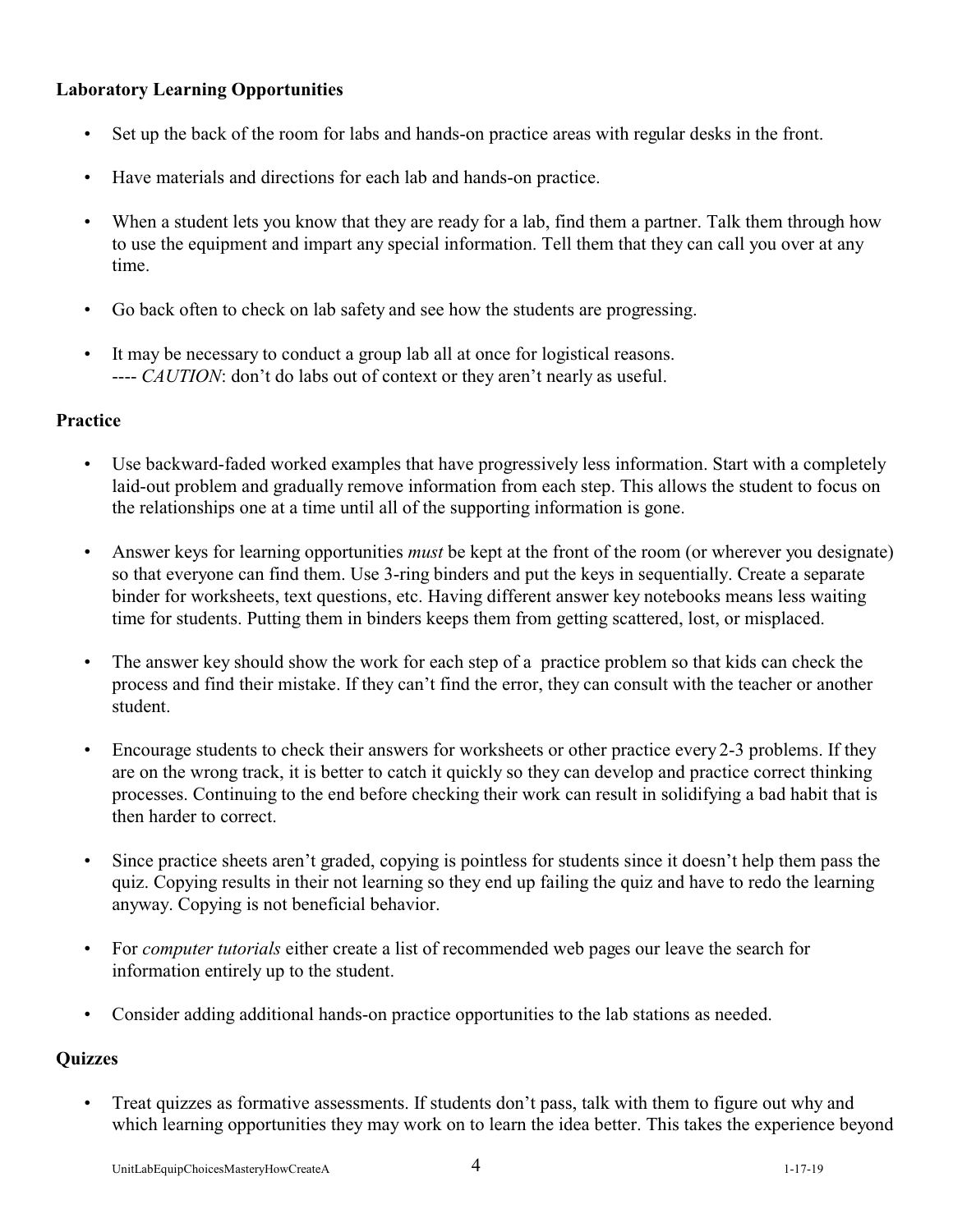"What's my grade?" to "What were my mistakes?" This style of formative assessment has a huge impact because it is timely, meaningful, and corrective.

- Keep five or more versions of the same quiz. Keep quizzes collated and stored in a filing cabinet or box that students do not have access to. When a student asks for a quiz, give them the first version in the front of the folder. Versions number two, three, etc. follow until version one appears again. Chances are slim that any retake is one they already tried, but you can check the failed copy they return (which was used as a study aid – *see below*) to make sure that this retake is different.
- Keep quizzes brief with one or two closely related concepts. This makes it easier to tell what students don't get as you can identify specific misconceptions.
- Use colored paper for quizzes, which makes it easy to tell who is taking them. Quizzes could be coded by topic with all versions from one unit the same color.
- Grade a quiz immediately after the student is done and they are present while you grade it. This is a key component of effective, immediate feedback while it is fresh in their mind. Consider discussing the quiz as you grade it. If you think the student is ready, they could try another version or try some other learning opportunities before retaking the quiz.
- Use short answer quizzes or two-part questions where a multiple choice question is followed with a question that asks the student to "explain why you answered as you did".
- If a student fails a quiz, return it to them as a study aid. They MUST give it back in order to get a retake so you can make sure that they get a version that was not previously tried and the various versions don't accumulate amongst the students.
- Although you could record all quiz attempts, it is easier to just record the passing grade.
- Maintaining an ongoing grid of class quiz scores gives a quick view of where each student is working.
- You may record passing quiz scores on the class grid initially and enter them into the computer later on.
- Store passed quizzes in an individual file for each student. Allow them to have it when studying for a unit test. They *must return it* before leaving the room or asking for the test.
- At the start, you may allow rapid retakes to make the point about learning and help students recognize when they are ready. Consider limiting retakes to one or two before requiring that some learning opportunity be completed.
- For lower level/age courses you may require a minimum of three learning opportunities (that the student chooses) before students may request a quiz. Depending on the group, consider relaxing this requirement as the year progresses. Upper level courses may have no minimum requirement for learning opportunities.

## **Grading Miscellanea**

• Grade quizzes, labs, and tests; anything that you do where the student proves that they learned something. Everything else is a *learning opportunity* (not an assignment!). Students quickly learn that if